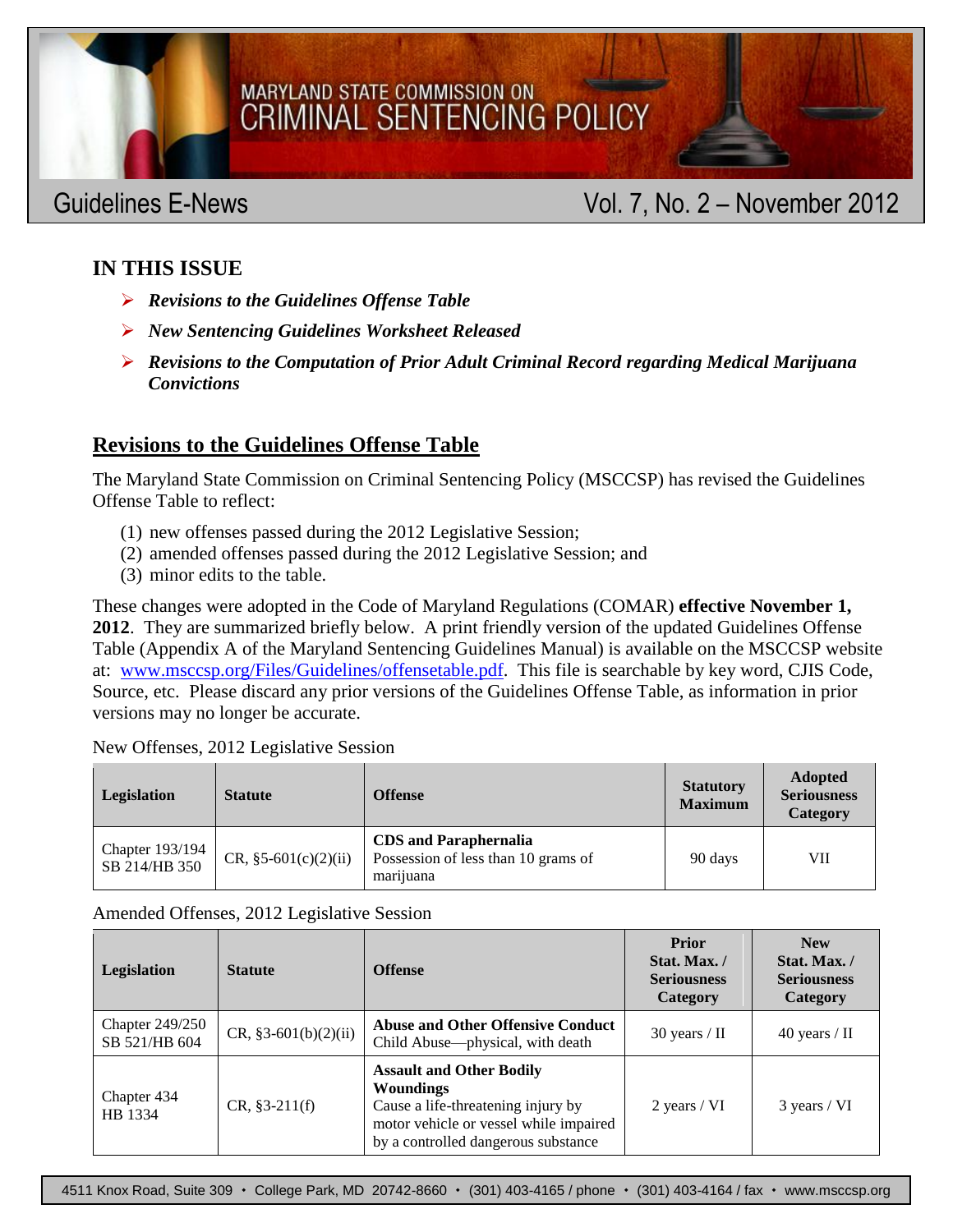#### **New Sentencing Guidelines Worksheet Released**

The MSCCSP has revised the *50% of sentence announced* field on the Maryland Sentencing Guidelines Worksheet to more clearly indicate that the field pertains to cases involving a crime of violence. The language on the worksheet was amended from "50% of Sentence Announced" to "50% of Sentence Announced for COVs" (see below).

This field is intended to capture whether or not there was an announcement regarding the mandatory serving of 50% of a sentence for violent offenses. Pursuant to CP, §6-217, when a sentence of incarceration is given for a violent crime as defined in CS, §7-101 for which a defendant will be eligible for parole under  $CS$ ,  $\S7-301(c)$  or (d), the court shall state in open court the minimum time the defendant must serve before becoming eligible for parole and before becoming eligible for conditional release under mandatory supervision under CS, §7-501.



The above revision to the worksheet is effective immediately, but do not discard your current supply of worksheets. Please use all existing worksheets before placing a new order. The revised page of the Maryland Sentencing Guidelines Manual is attached for your convenience (p. 9). It may be printed and inserted in place of the affected page of your hard copy of the May 2010 Guidelines Manual.

#### **Revision to the Computation of Prior Adult Criminal Record regarding Medical Marijuana Convictions**

The MSCCSP has revised the instructions for computation of the prior adult criminal record when calculating the offender score. As of November 1, 2012, COMAR 14.22.01.10.B(3)(a)(i) states [new language is underlined]:

The prior adult criminal record includes all adjudications preceding the current sentencing event, whether the offense was committed before or after the instant one. Unless expunged from the record, or proven by the defense to have been eligible for expungement prior to the date of offense pursuant to Criminal Procedure Article, §§10- 101 —10-105, Annotated Code of Maryland, probations before judgment (PBJ) and convictions under the Federal Youth Corrections Act (FYCA) shall be included. The individual completing the worksheet may not consider violations of public local laws, municipal infractions, contempt, criminal non-support, marijuana possession or marijuana paraphernalia possession convictions that qualify for a non-incarceration penalty due to evidence of medical necessity, and non-incarcerable traffic offenses as part of a prior adult criminal record.

The above revision was made in response to the June 1, 2011 reduction in the maximum penalty to a \$100 fine for a medical marijuana conviction for those that qualify. The revised pages of the Maryland Sentencing Guidelines Manual are attached for your convenience (pp. 23-34). They may be printed and inserted in place of the affected pages of your hard copy of the May 2010 Guidelines Manual.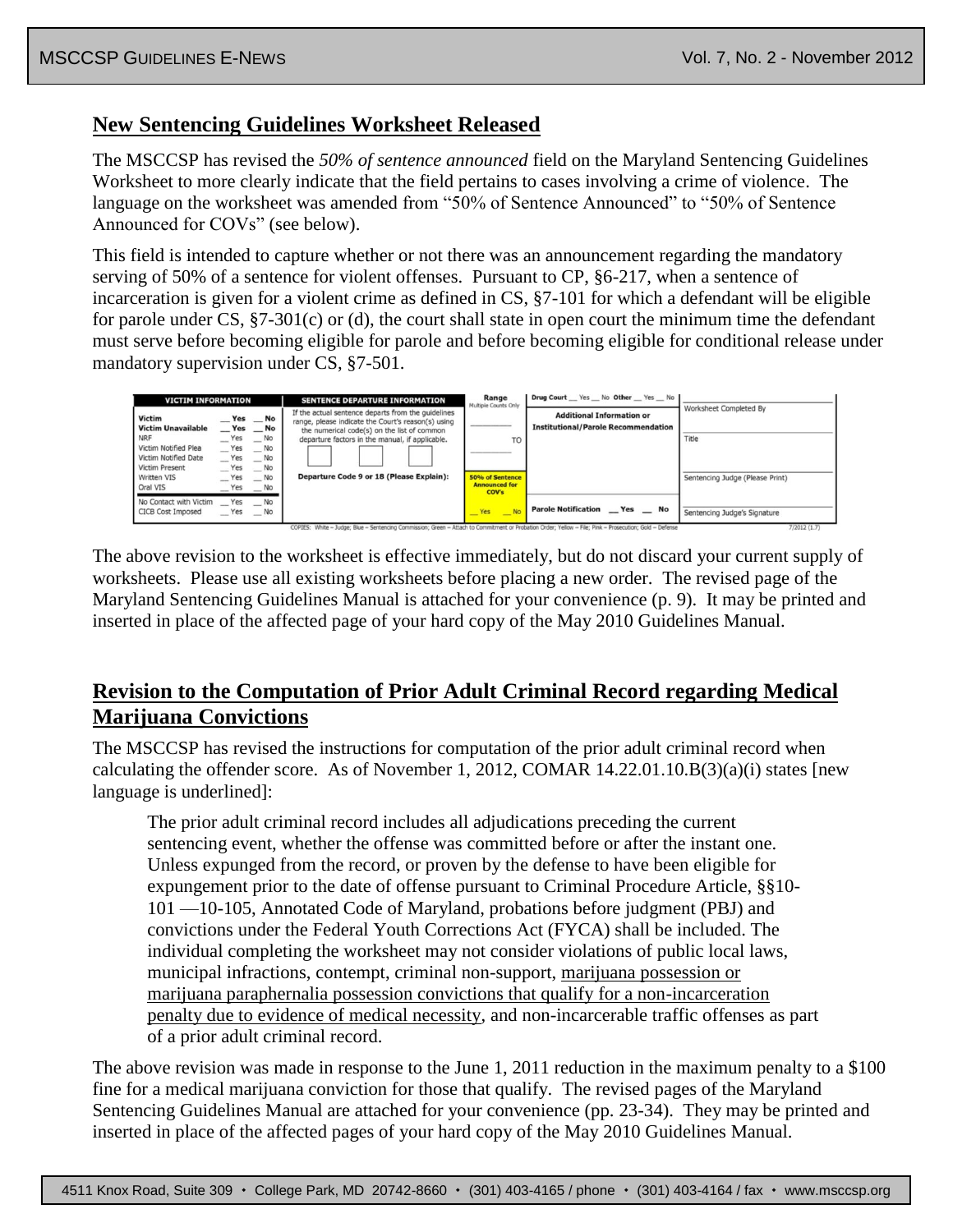| WORKSHEET #<br>DATE OF<br>DATE OF OFFENSE<br>Criminal<br>Events<br>CONVICTED<br>OFFENSES<br>$\frac{9}{2}$<br>SENTENCING,<br>AT THIS<br>Yes |                                                                                                                                                                                 |                                                                                                                                                         |                                           |                                                                                                                                                                    |                                                              |                                                                             |                                                                                    |
|--------------------------------------------------------------------------------------------------------------------------------------------|---------------------------------------------------------------------------------------------------------------------------------------------------------------------------------|---------------------------------------------------------------------------------------------------------------------------------------------------------|-------------------------------------------|--------------------------------------------------------------------------------------------------------------------------------------------------------------------|--------------------------------------------------------------|-----------------------------------------------------------------------------|------------------------------------------------------------------------------------|
|                                                                                                                                            | ENTENCING<br>m                                                                                                                                                                  | DISPOSITION TYPE                                                                                                                                        |                                           | REPRESENTATION                                                                                                                                                     | ETHNICITY                                                    | RACE                                                                        | Unidentifiable                                                                     |
|                                                                                                                                            |                                                                                                                                                                                 | ABA plea agreement                                                                                                                                      | Jury trial                                | Origin<br>Public Defender<br>Private                                                                                                                               | Hispanic/Latino                                              | Black                                                                       | Asian                                                                              |
| CRIMINAL EVENT<br>NUMBER OF:                                                                                                               | p<br>#                                                                                                                                                                          | Non-ABA plea agreement<br>Plea, no agreement<br>Court trial                                                                                             | Reconsideration<br>Review                 | Court Appointed<br>Self                                                                                                                                            | S<br>$\frac{1}{2}$<br>ESTABLISHED<br>INDIGENCE<br>Yes<br>lac | Native Hawaiian/Pacific Islander<br>American Indian/Alaskan Native<br>White | Other                                                                              |
| <b>CONVICTED OFFENSE TITLE</b>                                                                                                             |                                                                                                                                                                                 | <b>CJIS CODE</b><br>I-VII                                                                                                                               |                                           | STAT. MAX<br><b>MD CODE, ART, &amp; SECTION</b>                                                                                                                    | <b>MAND MIN</b>                                              |                                                                             | CASE #/DOCKET #                                                                    |
| 157 Convicted Offense                                                                                                                      |                                                                                                                                                                                 |                                                                                                                                                         |                                           |                                                                                                                                                                    |                                                              |                                                                             |                                                                                    |
| 2 <sup>nd</sup> Convicted Offense                                                                                                          |                                                                                                                                                                                 |                                                                                                                                                         |                                           |                                                                                                                                                                    |                                                              |                                                                             |                                                                                    |
| 3 <sup>rd</sup> Convicted Offense                                                                                                          |                                                                                                                                                                                 |                                                                                                                                                         |                                           |                                                                                                                                                                    |                                                              |                                                                             |                                                                                    |
| OFFENSE SCORE(S) - Offense Against a Person Only                                                                                           |                                                                                                                                                                                 | <b>OFFENDER SCORE</b>                                                                                                                                   | <b>GUIDELINES</b><br><b>RANGE</b>         | ACTUAL SENTENCE - Imposed, Suspended, Time Served, Probation, Restitution, Fine, Corrections<br>Options Programs (Oryginal Christment Court, Home Detention, Etc.) |                                                              |                                                                             |                                                                                    |
| Seriousness Category<br>$V - VI$<br>خ<br>3rd Off<br>$2^{nc}$ Off                                                                           | d.                                                                                                                                                                              | Relationship to CJS When<br>Instant Offense Occurred                                                                                                    | 1st Con. Off.                             | 1st Convicted Offense                                                                                                                                              |                                                              |                                                                             |                                                                                    |
| Σ                                                                                                                                          | $\circ$                                                                                                                                                                         | = None or Pending Cases                                                                                                                                 |                                           |                                                                                                                                                                    |                                                              |                                                                             |                                                                                    |
| E<br>Π<br>$\mathbf{II}$<br>LO.<br>$\infty$                                                                                                 | $\mathbf{H}% =\mathbf{H}^{T}\mathbf{v}^{T}\mathbf{v}^{T}\mathbf{v}^{T}+\mathbf{H}^{T}\mathbf{v}^{T}\mathbf{v}^{T}+\mathbf{H}^{T}\mathbf{v}^{T}\mathbf{v}^{T}$<br>$\overline{ }$ | Court or Other Criminal Justice<br>Supervision                                                                                                          | p                                         | For Theft, Fraud, and Related Crimes, please indicate: ⊡Economic loss \$.<br>Subsequent Offender Filed<br>Subsequent Offender Proven                               |                                                              | Restitution Requested<br>Restitution Proven                                 | $\frac{9}{10}$                                                                     |
| Victim Injury<br>ø<br>$3rd$ Off<br>™ Off                                                                                                   | $\mathbf{I}$<br>$\circ$<br>ø                                                                                                                                                    | 23 years or older or crime-free<br>for 5 years or no more than 1<br>Juvenile Delinquency                                                                | 2 <sup>nd</sup> Con. Off.                 | 2 <sup>nd</sup> Convicted Offense                                                                                                                                  |                                                              |                                                                             |                                                                                    |
| Injury, Non-Permanent<br>No Injury<br>$\mathbf{I}$                                                                                         | $\mathsf{II}%$                                                                                                                                                                  | Under 23 years old and: 2 or<br>finding of a delinquent act                                                                                             |                                           |                                                                                                                                                                    |                                                              |                                                                             |                                                                                    |
| Permanent Injury or Death<br><b>Weapon Presence</b><br>ت<br><b>PO</b><br>$\sum_{n=1}^{\infty}$                                             |                                                                                                                                                                                 | more findings of a delinquent<br>act or 1 commitment                                                                                                    | P                                         | For Theft, Fraud, and Related Crimes, please indicate: ⊡Economic loss \$_<br>Subsequent Offender Filed<br>Subsequent Offender Proven                               |                                                              |                                                                             | $\frac{1}{1}$ ; $\frac{1}{1}$ DUrknown Amount<br>$\frac{1}{1}$ Yes $\frac{1}{1}$ N |
| No Weapon<br>Ш                                                                                                                             | Ĥ<br>2                                                                                                                                                                          | Under 23 years and committed<br>2 or more times                                                                                                         | 3rd Con. Off.                             | 3rd Convicted Offense                                                                                                                                              |                                                              | Restitution Requested<br>Restitution Proven                                 | 22                                                                                 |
| Weapon Other Than Firearm<br>Firearm or Explosive<br>$\mathbf{u}$                                                                          | $\circ$<br>ت                                                                                                                                                                    | Prior Adult Criminal Record<br>$3 = Modelrate$<br>$=$ None                                                                                              |                                           |                                                                                                                                                                    |                                                              |                                                                             |                                                                                    |
| Special Victim Vulnerability<br>ە<br>3rd Off                                                                                               |                                                                                                                                                                                 | $5 =$ Major<br>$1 =$ Minor                                                                                                                              |                                           |                                                                                                                                                                    |                                                              |                                                                             |                                                                                    |
| Yes<br>$\frac{1}{2}$<br>$\mathsf{I}\mathsf{I}$                                                                                             | ó                                                                                                                                                                               | Prior Adult Parole/Prob Violation                                                                                                                       | p                                         |                                                                                                                                                                    |                                                              |                                                                             |                                                                                    |
|                                                                                                                                            | $\mathbf{u}$<br>$\circ$                                                                                                                                                         | $=$ Yes<br>$\mathbf{r}$<br>ş                                                                                                                            |                                           | For Theft, Fraud, and Related Crimes, please indicate: ⊡Economic loss \$.<br>Subsequent Offender Filed<br>Subsequent Offender Proven                               |                                                              | Restitution Requested<br>Restitution Poven<br>Restitution Proven            | $rac{9}{1}$                                                                        |
| <b>OFFENSE SCORE(S)</b>                                                                                                                    |                                                                                                                                                                                 | OFFENDER SCORE                                                                                                                                          | Guidelines<br>Overall                     | Was the offender sentenced to a Corrections<br>Options program under Commission criteria?                                                                          |                                                              |                                                                             |                                                                                    |
| <b>VICTIM INFORMATION</b>                                                                                                                  | <b>SEN</b>                                                                                                                                                                      | <b>TENCE DEPARTURE INFORMATION</b>                                                                                                                      | Multiple Counts Only<br>Range             | Yes.<br>No Other<br>Yes<br>Drug Court                                                                                                                              | g                                                            |                                                                             |                                                                                    |
| ş<br>۽<br>Yes<br>Yes<br>Victim Unavailable                                                                                                 |                                                                                                                                                                                 | If the actual sentence departs from the guidelines<br>range, please indicate the Court's reason(s) using<br>the numerical code(s) on the list of common |                                           | Institutional/Parole Recommendation<br>Additional Information or                                                                                                   |                                                              | Worksheet Completed By                                                      |                                                                                    |
| $\overline{\mathsf{S}}$<br>$\frac{1}{2}$<br>Yes<br>Yes<br>Victim Notified Plea                                                             |                                                                                                                                                                                 | departure factors in the manual, if applicable.                                                                                                         | S                                         |                                                                                                                                                                    | Title                                                        |                                                                             |                                                                                    |
| $\frac{1}{2}$<br>$\frac{1}{2}$<br>Yes<br>Yes<br>Victim Notified Date<br>Victim Present                                                     |                                                                                                                                                                                 |                                                                                                                                                         |                                           |                                                                                                                                                                    |                                                              |                                                                             |                                                                                    |
| $\frac{1}{2}$<br>$\frac{1}{2}$<br>Yes<br>Yes                                                                                               |                                                                                                                                                                                 | Departure Code 9 or 18 (Please Explain):                                                                                                                | 50% of Sentence<br>Announced for<br>COV's |                                                                                                                                                                    |                                                              | Sentencing Judge (Please Print)                                             |                                                                                    |
| 2o<br>$\frac{1}{2}$<br>Yes<br>Yes<br>No Contact with Victim<br>CICB Cost Imposed                                                           |                                                                                                                                                                                 |                                                                                                                                                         | $\frac{1}{2}$<br>Yes                      | Yes<br>Parole Notification                                                                                                                                         | å                                                            | Sentencing Judge's Signature                                                |                                                                                    |
| COPIES:                                                                                                                                    |                                                                                                                                                                                 | Green<br>hite - Judge; Blue - Sentencing Commission;                                                                                                    | to Comm                                   |                                                                                                                                                                    |                                                              |                                                                             | 7/2012 (1.7)                                                                       |

#### Maryland Sentencing Guidelines Worksheet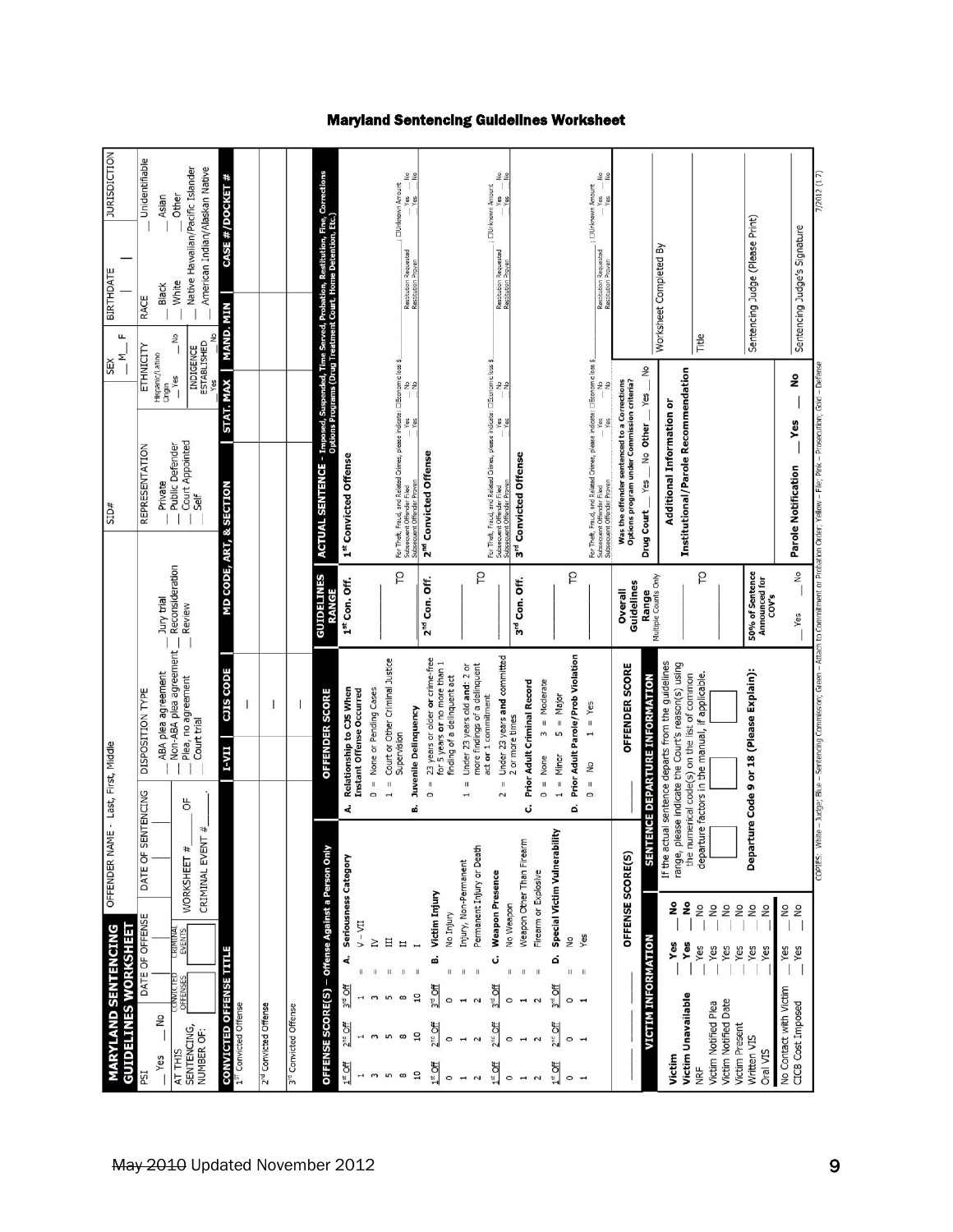#### C. Prior Adult Criminal Record

The prior adult criminal record includes all adjudications preceding the current sentencing event, whether the offense was committed before or after the instant one. Unless expunged from the record or proven by the defense to have been eligible for expungement prior to the date of offense pursuant to Criminal Procedure Article §§10- 101 – 10-105, Annotated Code of Maryland, probations before judgment (PBJ) and convictions under the Federal Youth Corrections Act (FYCA) shall be included. The individual completing the worksheet may not consider violations of public local laws, municipal infractions, contempt, criminal non-support, marijuana possession or marijuana paraphernalia possession convictions that qualify for a non-incarceration penalty due to evidence of medical necessity, and non-incarcerable traffic offenses as part of a prior adult criminal record.

#### **1. Criteria**

If a Maryland offense has not been assigned a seriousness category and the offense has a maximum penalty of one year or less, the offense should be assigned a seriousness category of VII.

If a Maryland offense has not been assigned a seriousness category (and the offense has a maximum penalty of more than one year) or has been repealed from the Maryland Annotated Code, the individual completing the worksheet shall use the closest analogous offense and the sentencing judge and the parties shall be notified.

The sentencing guidelines and offense table in effect at the time of the instant sentencing shall be used to determine the correct seriousness category for each adjudication included in the calculation of the prior adult criminal record.

It is appropriate to use the sentencing guidelines and offense table in effect at the time of the instant sentencing to assign seriousness categories for previously convicted offenses because the calculation of the prior adult record is not a new sanction for a previously convicted offense but rather a single metric used to suggest an appropriate sentence in the instant offense.

To determine whether a defendant's prior adjudications of guilt constitute a Minor, Moderate, or Major adult criminal record, the person completing the worksheet shall count the number of prior adjudications of guilt according to their seriousness categories. If multiple prior convictions relate to a single criminal event, the individual completing the worksheet shall score only the offense with the highest seriousness category. The Criteria for Prior Record Worksheet, found in Figure 7-2, can be used to help with the tabulation.

Once the prior adjudications are categorized by their seriousness categories, the number of adjudications in the most serious category of offenses shall be identified. Locate that number and the seriousness category in Table 7-2 or